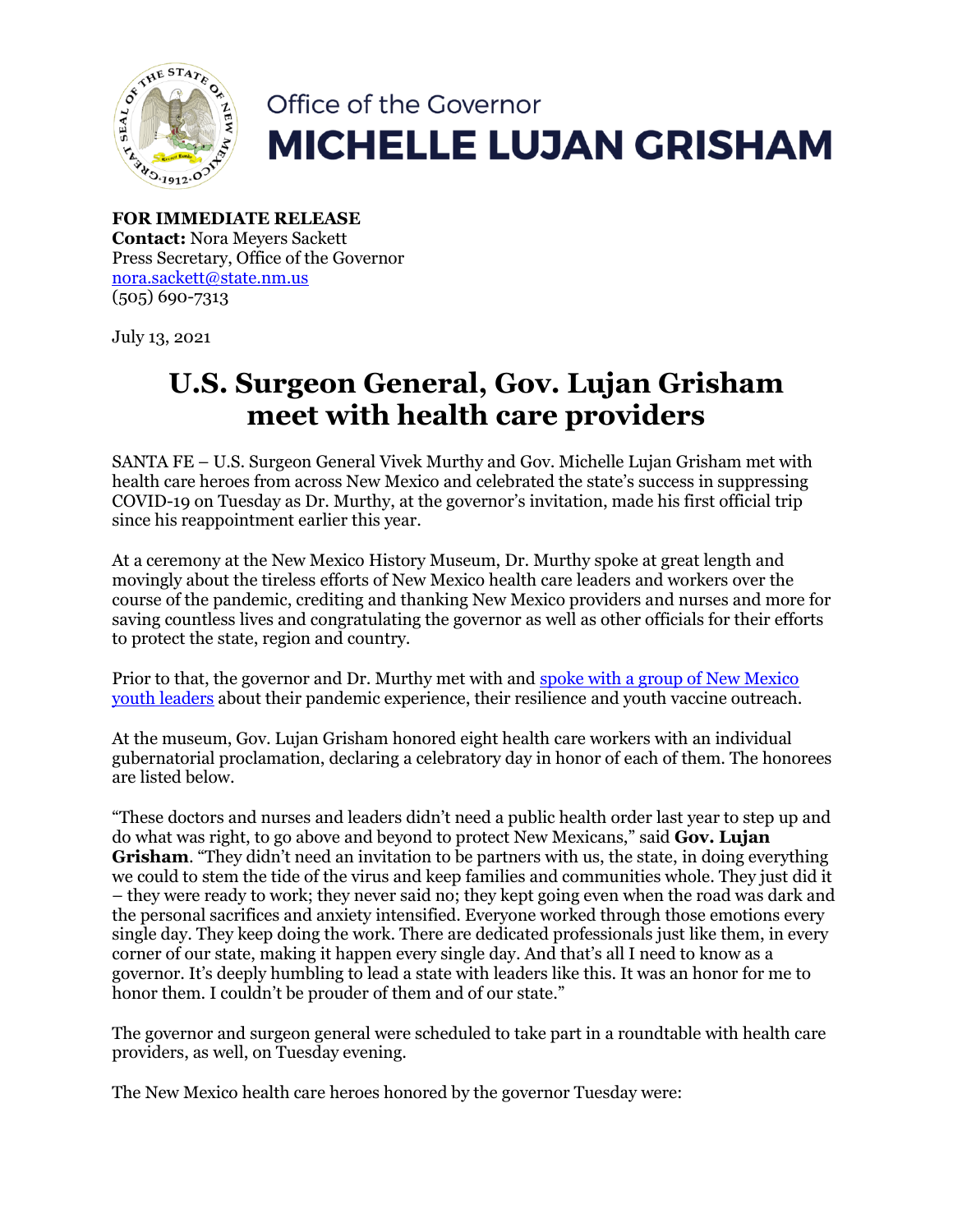**Dr. Shannon Allen**, who practices at Nor-Lea Hospital District in Lovington, New Mexico. In her career in health care, she has worked as a nurse, certified registered nurse anesthetist and doctor of nurse anesthesia practice in Lea County for over 33 years. During the pandemic, Dr. Allen dedicated herself to researching best practices and finding real life solutions to the multitude of challenges that came with being a health care provider in a rural community during an unprecedented pandemic, as well as caring for critically ill patients; and she exhibited exemplary leadership in coordinating the donations of personal protection equipment from local partners and providing nurses and staff with the training necessary to care for critically ill patients. She went above and beyond her regular duties by volunteering to live on-campus 24/7 during the exponential surge of COVID-19 infections in late 2020, remaining separated from her family for weeks at a time in order to assist nurses and staff during times of emergency. The state will recognize July 25, 2021, as Dr. Shannon Allen Day all throughout New Mexico.

**Dr. Laura Banks**, a professor at the University of New Mexico School of Medicine, where she serves as a leader at UNM's Center for Disaster which supports community disaster preparedness through applied disaster research, healthcare disaster planning, emergency preparedness training for responders, and disaster field services. Dr. Banks helped to create the State's Medical Advisory Team, which was instrumental in advising and guiding the state's response during the pandemic. Dr. Banks transformed the Medical Advisory Team's strategic plan and vision into functioning operations; and she ensured that an expert panel of New Mexico scientists could provide turnaround for every vaccination within hours of federal recommendations. The state will recognize July 22, 2021, as Dr. Laura Banks Day all throughout New Mexico.

**Mandelyn "Mandy" Cordova**, who is director of Nursing at the Guadalupe County Hospital in Santa Rosa. Mandy has dedicated her life to helping the sick, working as a nurse technician and registered nurse in the Guadalupe County Hospital for over 17 years. She exhibited great leadership during the pandemic by training and counseling new nurses, working with hospital leaders to stay abreast of constantly changing CDC guidance and best practices, coordinating drive-thru testing sites, and ensuring the hospital was equipped with the adequate personal protection equipment, testing and treatment supplies, and vaccines—all in addition to caring for the most critically ill patients. She has gone above and beyond her regular duties by volunteering to work at numerous COVID-19 testing and vaccination sites on her off-time and taking on extra shifts to fill staffing shortages. Mandy Cordova's selfless and heroic actions contributed greatly to community efforts to combat the virus in a rural part of our state.The state will recognize July 24, 2021, as Mandy Cordova Day all throughout New Mexico.

**Dr. Michael Crossey**, the CEO and President of TriCore Reference Laboratories. He is an internationally recognized expert in clinical laboratory medicine, and during the COVID-19 pandemic, Dr. Crossey demonstrated exemplary service by partnering with the state and quickly implementing innovative methods that significantly expanded our capacity to accurately test for COVID-19. Dr. Crossey's commitment to protecting the people of New Mexico was demonstrated by TriCore Reference Laboratories converting every viral testing machine possible to COVID PCR testing in the facility during the height of the pandemic. TriCore has performed nearly 1 million COVID-19 tests since the beginning of the pandemic, at a pace of over 60,000 per month. The state will recognize July 20, 2021, as Dr. Michael Crossey Day all throughout New Mexico.

**Dr. Paul Fenimore**, a scientist at Los Alamos National Laboratory; he specializes in predictive modeling and has provided exemplary service and leadership as a member of the State Medical Advisory Team. Dr. Fenimore developed a modeling framework to evaluate forecasts of COVID-19 spread and potential actions the State could implement under various scenarios; while other